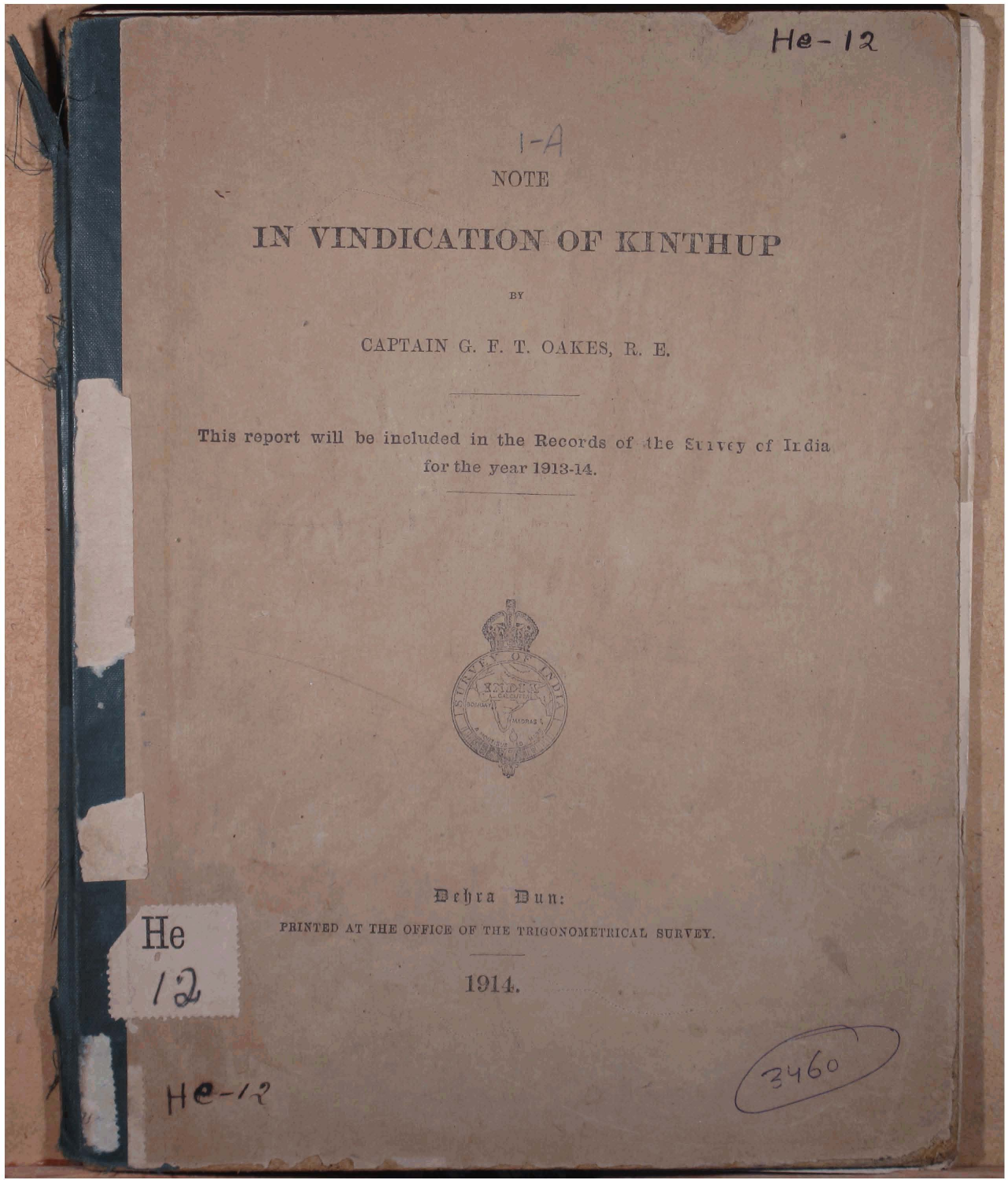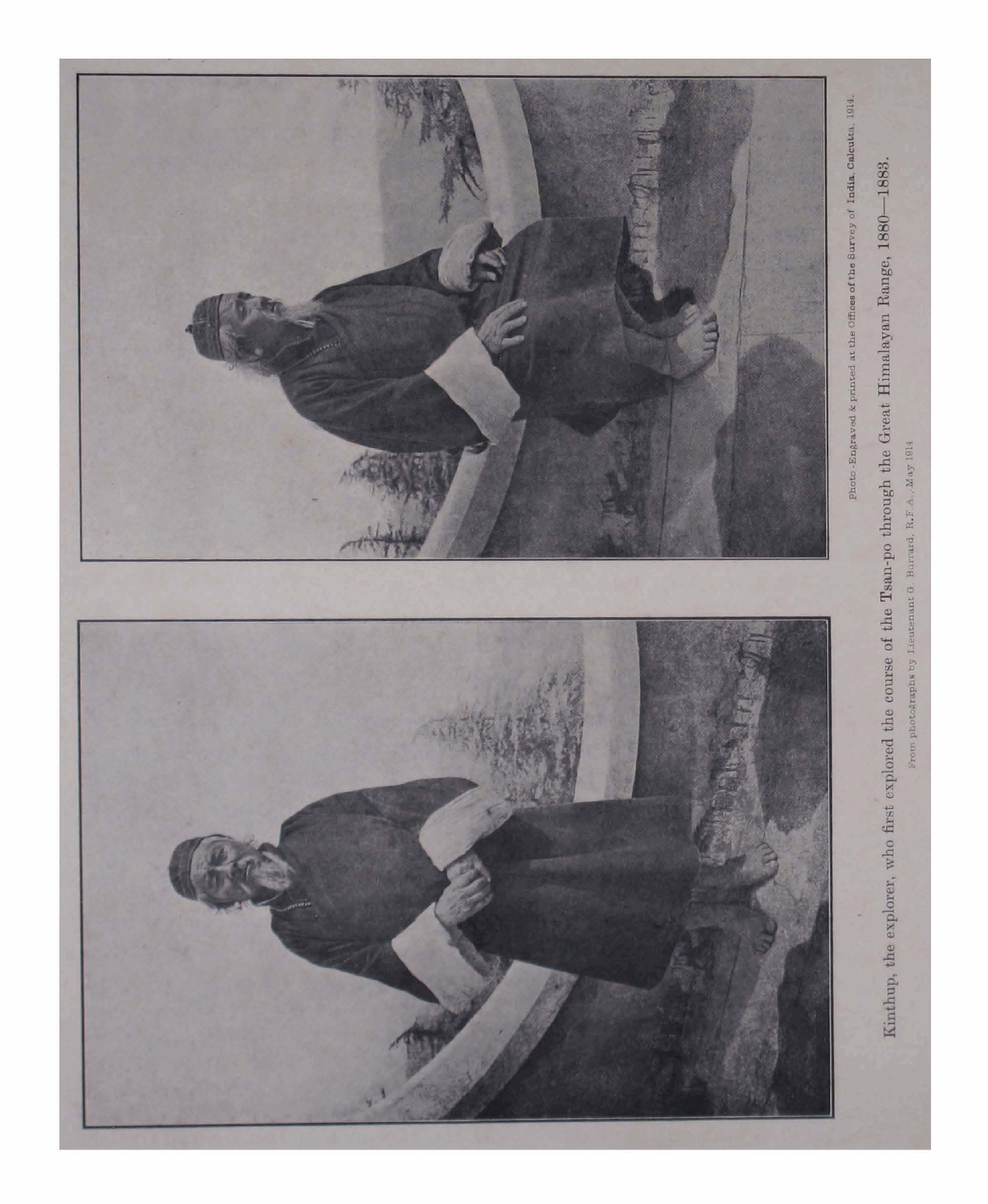## $1 - C$

## **NOTE**

## IN VINDICATION OF KINTHUP

**by** 

#### **CAITAIN G. I?. T. OAKES, R. E.**

For many years the explorations of Kinthup, more particularly his report of the existence of large falls on the Tsangpo in Eastern Tibet have been the cause of considerable interest and have been received with scepticism by many, owing to the romantic nature of his experiences.

Interest in the matter has been revived by the recent explorations on the N. E. Frontier. Though the Survey of India authorities of that time had " no doubt that his account was a bonafide story of his travels" and two other reliable Indian explorers both "placed complete reliance in Kinthup's statements", prominence has of late been given to the opinion of certain amateur geographers that the geographical information supplied by him was unreliable and merely collected in Tibet, the remainder of his narrative being fiction. It mould therefore appear of much interest to make a brief examination of his work in the light of the recent explorations carried out by Captaius Bailey and Norshead in 1913, and by the Abor Exploration Party in **1911-12-13.** 

## **Translation.**

While proceeding with this examination it must be borne in mind that Kinthup delivered his narrative to Lama Ugyen Gyatsho (later Rai Bahadur) who is responsible for the translation: also that though familiar with the language of the people of Pemakö, he probably knew very little or nothing of the Abor language. In the Abor villages visited by him, judging from existing conditions, the Pemakö language (a dialect of Tibetan) would only have been known by a few of the men. This fact would account for the inferiority of the transliteration of his Abor names compared with those of Pemako.

#### *The nature* **of** *his work.*

Until 1912 Kinthup was the sole authority for our geographical knowledge of the country bordering the Tsangpo from the neighbourhood of Gyala down to Damro (or Padam), with the exception of Lama Serap Gyatsho who supplied a certain amount of information concerning the sacred places and administration of Pome. No one but he had succeeded in penetrating the hill country occupied by the savage tribes, known to us as Abors, with the exception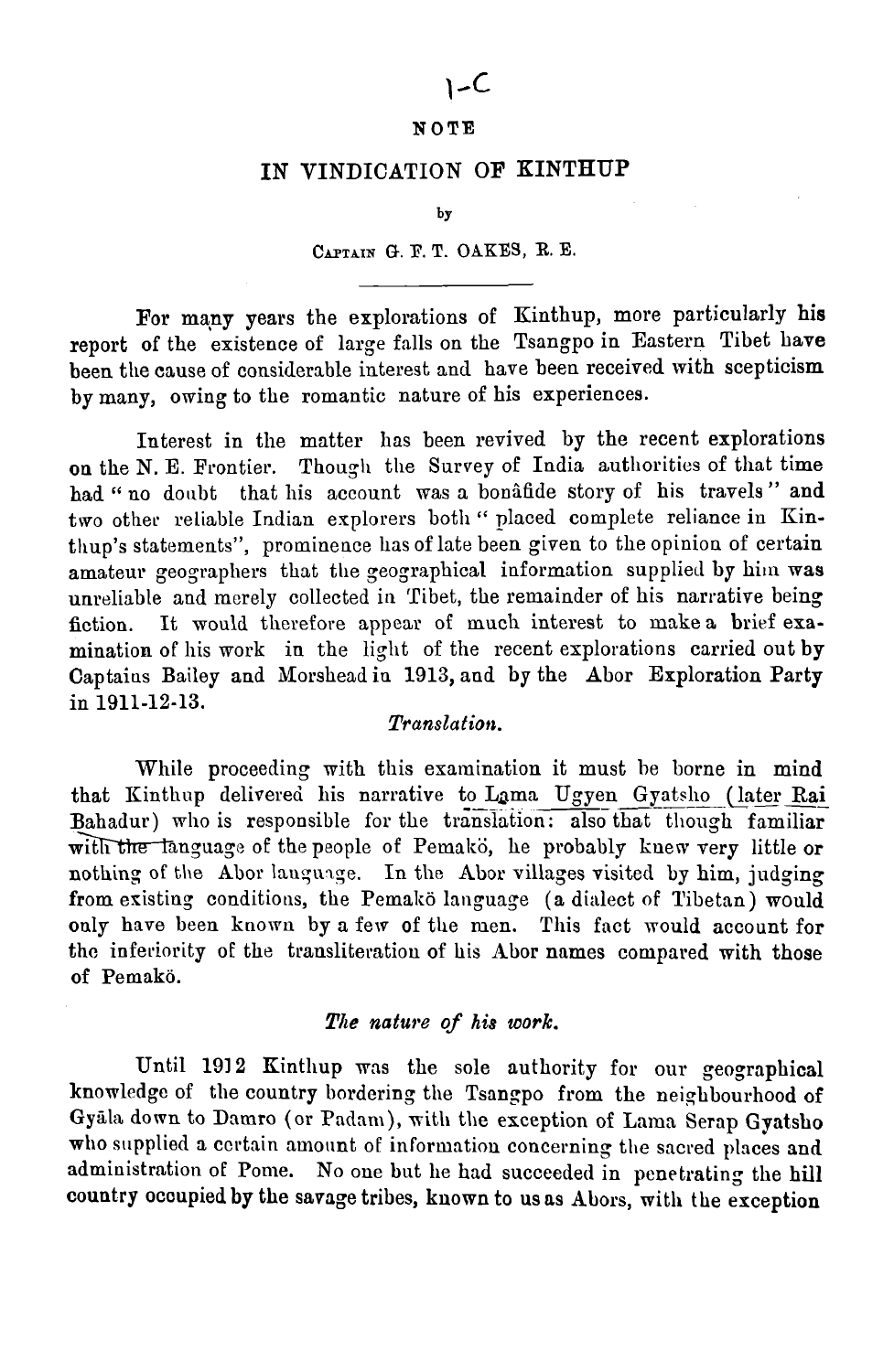of the military expedition of 1894 against the Padam Abors, which succeeded in penetrating to within sight of Damro and one or two expeditions which reached the neighbourhood of Kebang and Komsing, the last being that on which Mr. Williamson and Dr. Gregorson were murdered. After many months daily experience of the Abors, of their distrust and hate **of** foreigners and their treacherous nature, one can only consider Kinthup fortunate to have returned alive.

Most of the country traversed by him, andnot previously traversed by trained and reliable explorers has now been either surveyed in detail by **the**  Abor Exploration Party or traversed by Captain Morshead R. E. of the Survey of India. Kinthup's work has proved distinctly satisfactory, in fact, considering that he carried the whole in his memory until his return more than 4 years after his departure, it is remarkable. It must be remembered he **was**  not a trained explorer.

Allhis names east of Tsetang, nearly 150 in number, have now been identified, with the exception of about 20 which include many caves and camps and also villages probably since abandoned. The descriptions of parts of his route are often most accurate and sometimes could not have been given more accurately in as few words. In the neighbourhood of Puparong " Kinthup noted that here the Tsangpo flows south". It was interesting to find that not only mas this so, hut that it did not flow due south again until in the neighbourhood of Komkar and Geku some 18 marches further south, a part not visited by him, thus indicating the care with which he endeavoured to determine the course of the river.

On the other hand for a few stages southward from Tongkyuk Dzong, where he escaped from slavery, his route report was not good. Captain Morshead writes-"At this stage, Kintlup's first care was evidently to make good his escape from captivity, and certain portions of the road appear to have escaped his memory."

## *The Tsangpo Palle.*

With regard to the Falls of the Tsangpo I cannot do better than quote Captain Morshead. He writes-" Referring, however, to Pemaköchung, he ( Kinthup ) makes the following erroneous statement: " The Tsangpo is two chains distant from tbe monastery and about two miles off it falls over a cliff called Sinji-Chogyal from a height of about 160 feet. There is a big lake at the foot of the falls where rainbows are always observable." Actually, the fails near Pemaköchung, to which the Tibetans have not given a name, are only some 30 feet in height, though it is true that a rainbow is visible on sunny days in the spray which is thrown up in immense clouds. On the other hand, falls called Sinji-Chogyal (Shingche Chögye) of approximately 150 feet do actually exist on the small side stream which, rising below the 'I'ra La, joins the Tsangpo opposite Gyala. It would seem that in the course of dictation and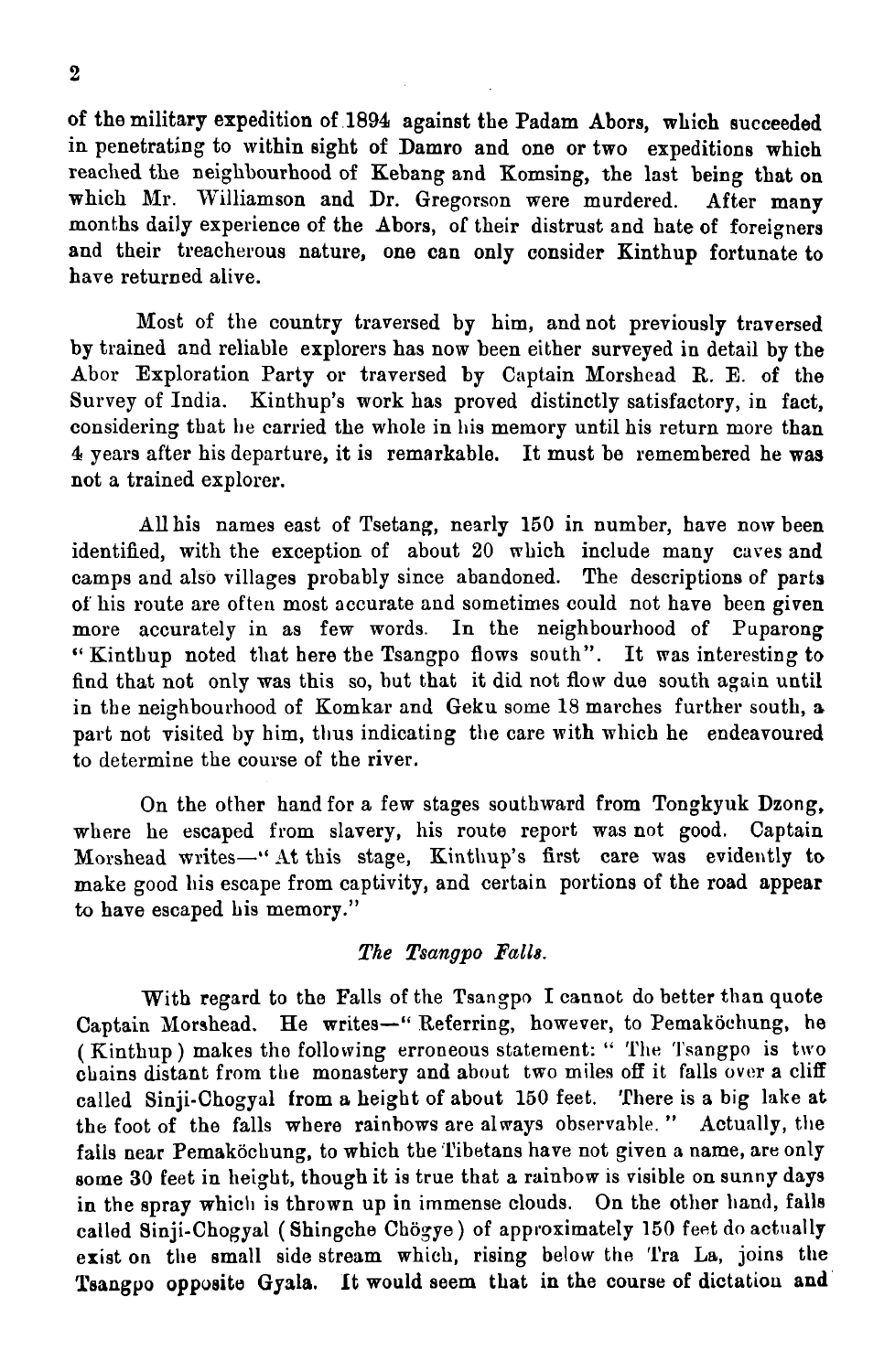translation of Kinthup's narrative, the accounts of **the** two aepsrste blla **hsrs**  been confused. "

Subsequent to their return Captain Bailey has interviewed Kinthup, who said he remembered the place and thought that the fall (by comparing it to a house they were in) was about 50 feet high. This lends further support to the opinion that the error occurred in the dictation and translation.

Mr. Bentinck, Political Officer with the Abor Expedition in 1911-12, stated in his lecture before the Royal Geographical Seciety  $*$  with reference to Kinthup, " The first identifiable Abor village reached by him is Angging; going soutllwards he gets four village names correct out of eleven, two of them being misplaced and the others more or less correct." This gives an entirely false idea of the work of the explorer as will be seen from the following table which shows all the Abor villages from Angi(ng) to Damro as now surveyed and as given by Xinthup.

| Surveyed 1911-12. |           | Kinthup 1883-84.   |
|-------------------|-----------|--------------------|
| Angi(ng)          |           | Angi               |
| Singging          | $\cdots$  | Shinging           |
| Paling            |           | Hanging            |
|                   |           | Shobang            |
| Rikor             | $\ddotsc$ | Puging             |
| Puging            |           | Rikar              |
| Gette             |           | Keti               |
| Simong            | .         | <b>Shimoog</b>     |
| Mobuk or Gobuk    |           | Mobuk <sup>*</sup> |
| Dalbuing          |           | Tarpin             |
| Olon or Milang    |           | Onlow or Onlet     |
| Damro or Padam    |           | Miri Padam         |
|                   |           |                    |

## **IIis** *Travels in the Abor Country.*

Kinthup states that he reached Onlow or Onlet (now transliterated Olon), but not being allowed to proceed further towards the plains of India had to retrace his steps. Enquiry was made about him by Mr. W.C.M. Dundas, **C.** I. E., tlie Political Officer, and myself when at Olon (or Milang) in February 1913. Gams Tadang and Yubang gave the following information. When they were small children (i. e. some 30 years ago) a Mönba (man from Pemakö) came dowu through Simong, Gobuk and Dalbuing (Kinthup's Tarpin) to Olon. They did not see him, but had heard of it and remembered it because Mönbas are never allowed to come past Dalbuing (a village under Simong) and seldom come past Simong. Further this man was prevented from proceeding to Damro, and returned *via* Simong.

**See Geographic41 Journal Volume XU, No,** *8,* **February 1918, pee 106.**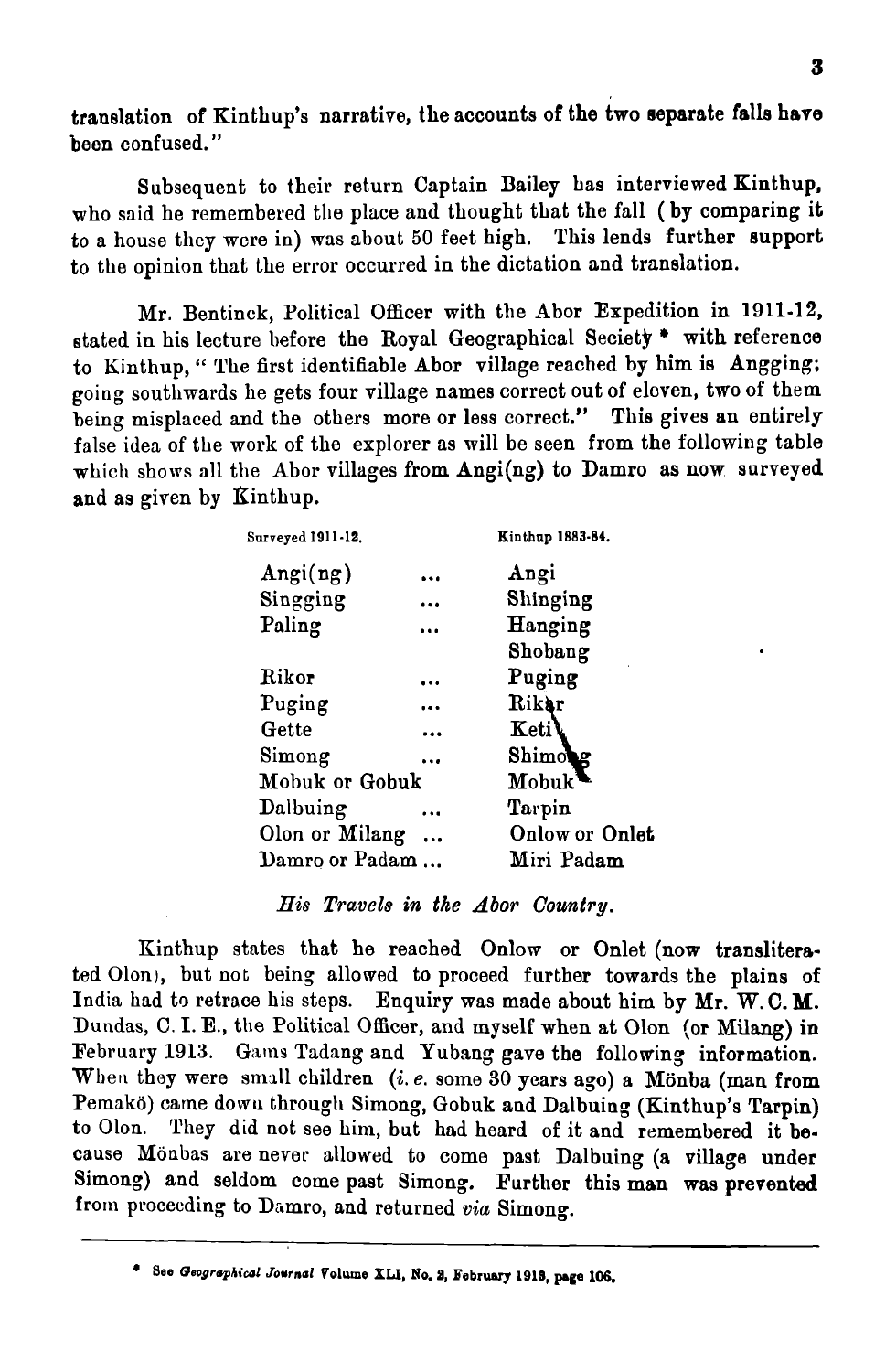In the Abor country he only appears to have made two geograpbical mistakes worth consideration  $\overline{viz}$ :-

(i) between Mobuk (or Gobuk) and Olon he mistook the Yamne valley for that of the Dihang or Tsangpo.

(ii) he stated that "the river issuing from Sangacho Dzong joins the Tsangpo about **3** miles from Miri Padam".

As regards the first anyone who has experienced days of continuous mist and rain among the often very deceptive hill features in the Abor country, will realize how easy it is even for trained topographers to make such mistakes. As regards the second it is evident he was relying on hearsay or piecing information together wrongly, as he did not visit that part. He was also probably labouring under difficulty in not understanding the language of his informants.

Another error of his was in naming Damro, Miri Padam. The place is called Padam as often as Damro, and no doubt they told him that the next stage on the way to the plains after Padam was a Midi (i.e. Mishmi) village, because the trade route on leaving Damro first crosses the Baisha Pass and then continues through Mishmi villages to Sadiya. Relating his story some months after and not having even visited Damro, he was quite liable to mix up the names Midi (or Miri) and Padam.

The position of Damro as given by Kinthup's rough sketch carried down from 'Pibet and as given by the Political Officer at Sadiya at that time from local information disagreed considerably. Again later another position for it was obtained from rough route sketches made on the Abor Expedition of 1894, when the village was sighted but not reached. It now proves that Kinthup's position was 19 miles S. W. of the true position; Mr. Needham's position 53 miles N. N. E., and the 1894 Expedition's position **14** miles N. This comparison is remzrkable, when it is considered that Kinthup's work was carried down over 300 miles from Tibet, while the 1894 Expedition only penetrated into the hills some **25** miles from the plains. Mr. Needham obtained his information from Padam Abors at Sadiya.

Exception seems to have been taken to his report that he saw cows, pines, mangoes, and apples in the Abor country, but these are all to be seen at the present day, provided he meant coniferous trees and not necessarily pines. Surprise was caused by his omitting the somewhat important Abor village of Jido. It was found though, that this was built some years after his return to India. The opinion held by some, that he went up a high hill in Tibet, was pointed out the villages down the Tsangpo with their names, and then remembered them with all the details of the route, is ludicrous to say the least. An illustration of the unreliability of this type of information is the fact, that in the former season (1911-12) information had been obtained **at Bingging** by Mr. Bentinck's party that Jido was six marches further up the **river.** It eventually proved to be only two.